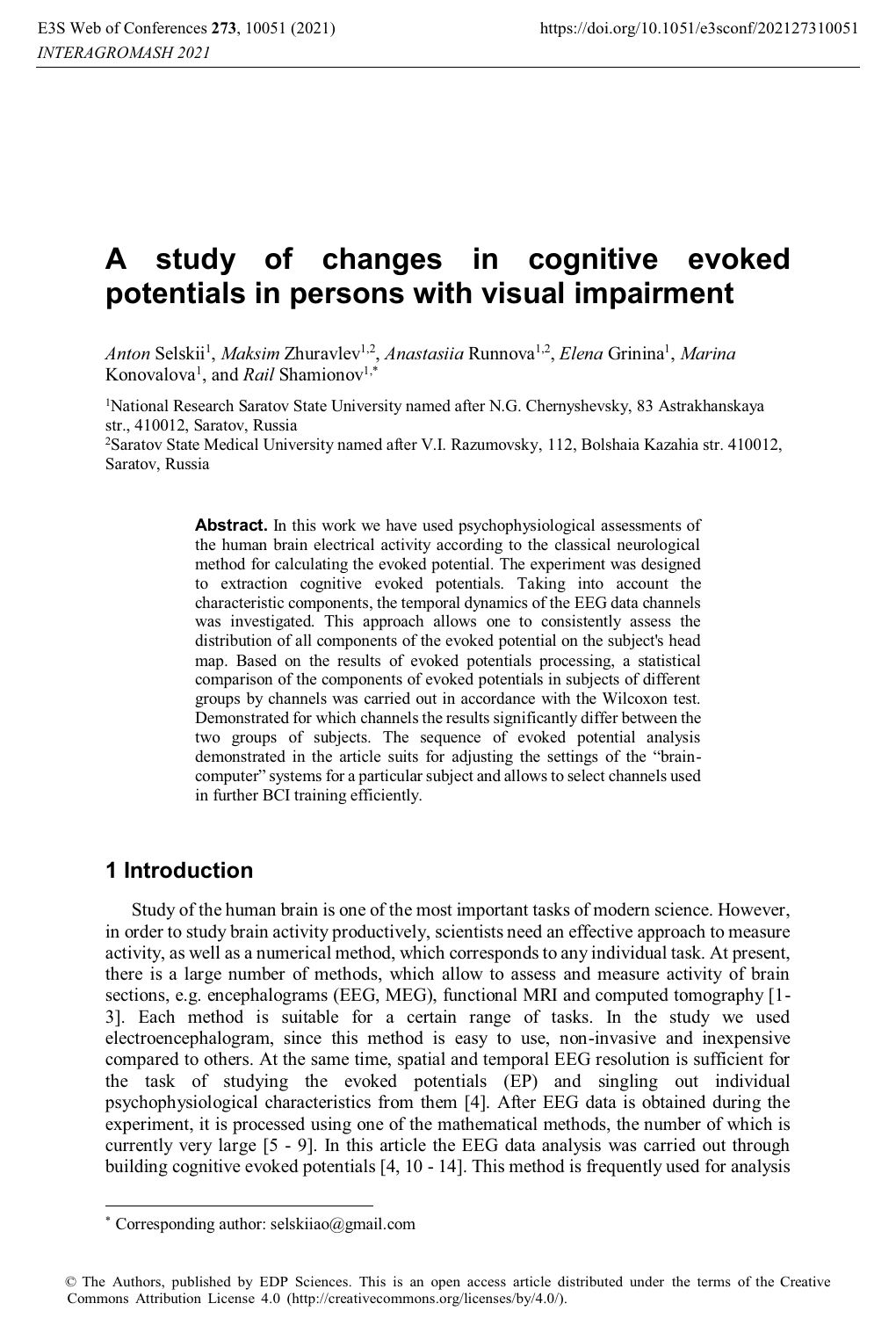of EEG data experiments, where the subject is performing repetitive tasks, which require attention or cognitive activity. Apart from fundamental studies of the cognitive mechanisms of the human brain, evoked potentials are advantageous for the development of the "braincomputer interface" (BCI) systems, which are used for teaching or rehabilitating patients with various illnesses. In case of this kind of practical application, it is extremely important to take into consideration individual traits of the subject. Cognitive evoked potentials are typically characterized by the presence of the well-marked component  $P(300)$  [15, 16]. This component is present in evoked potentials when cognitive tasks are solved, and can be stably observed in a rather narrow time interval after stimulus presentation. However, despite the stability, individual characteristics (especially in case of strong suppression of cognitive abilities) can lead to a significant change in the observed evoked potentials, which must be taken into account when setting up the "brain-computer" system.

The purpose of this work is to study the diagnostic possibility of individual peculiarities in primary school children with impaired vision, based on the psychophysiological assessments. Experimental work and statistical analysis that were carried out allow to evaluate differences in spatial distributions and temporal dynamics of electrical activity of the brain.

## **2 Methods and Experiment**

#### **2.1 Materials**

The study involved two groups of subjects: group A, 4 children aged 9-10 years with vision impairment up to 25%; group B, 4 children aged 9-10 years with normal vision (90-100%). The criteria for exclusion from the study were severe neurological disorders. Moreover, every child underwent preliminary psychological tests in order to exclude cognitive deficit problems and psycho-emotional instability. The experiment was built around audio stimulation. Thus, the group of children was not supposed to have any problems related to cognitive tasks and attention tasks in the course of the experiment. Two subjects that demonstrated certain individual peculiarities in the evoked potentials, component P (300) specifically, were selected from the preliminary group based on the experiment results. To follow is demonstration of the detailed study of their abilities, as well as the statistical comparison.

EEG data in the course of the experiment was recorded with the electroencephalograph (MTD "Medikom", Russian Federation), 21 active EEG channels with a temporal resolution of 250 Hz according to the standard scheme "10 - 20" [17]. All the experiments were carried out in the darkened room with shades on the windows to prevent direct light access. The subject was seated in a comfortable armchair individually adjusted for him/her. The experiment duration for every child was about 25 minutes. EEG recording included the state of calm wakefulness with eyes closed at the beginning and at the end of the experiment, as well as taking a cognitive test, which involved counting repetitive groups of short sound stimuli with rest pauses. The duration of the stages of recording quiet wakefulness was 3 minutes each. The duration of the cognitive test involved 3 stages of active counting 3 minutes long each and 4 stages of rest 2 minutes each. Short sound stimuli came in groups from 1 to 4 in a pseudo-random order, which was the same for all subjects. The goal was to indicate an even or odd number of stimuli in the group. For each group of stimuli the subject pressed the corresponding left or right button on the control panel, that a child was holding in his/her hands. The groups of sound stimuli were separated by pauses, with randomly set duration within the range of 5 to 8 seconds. In the automated experiment environment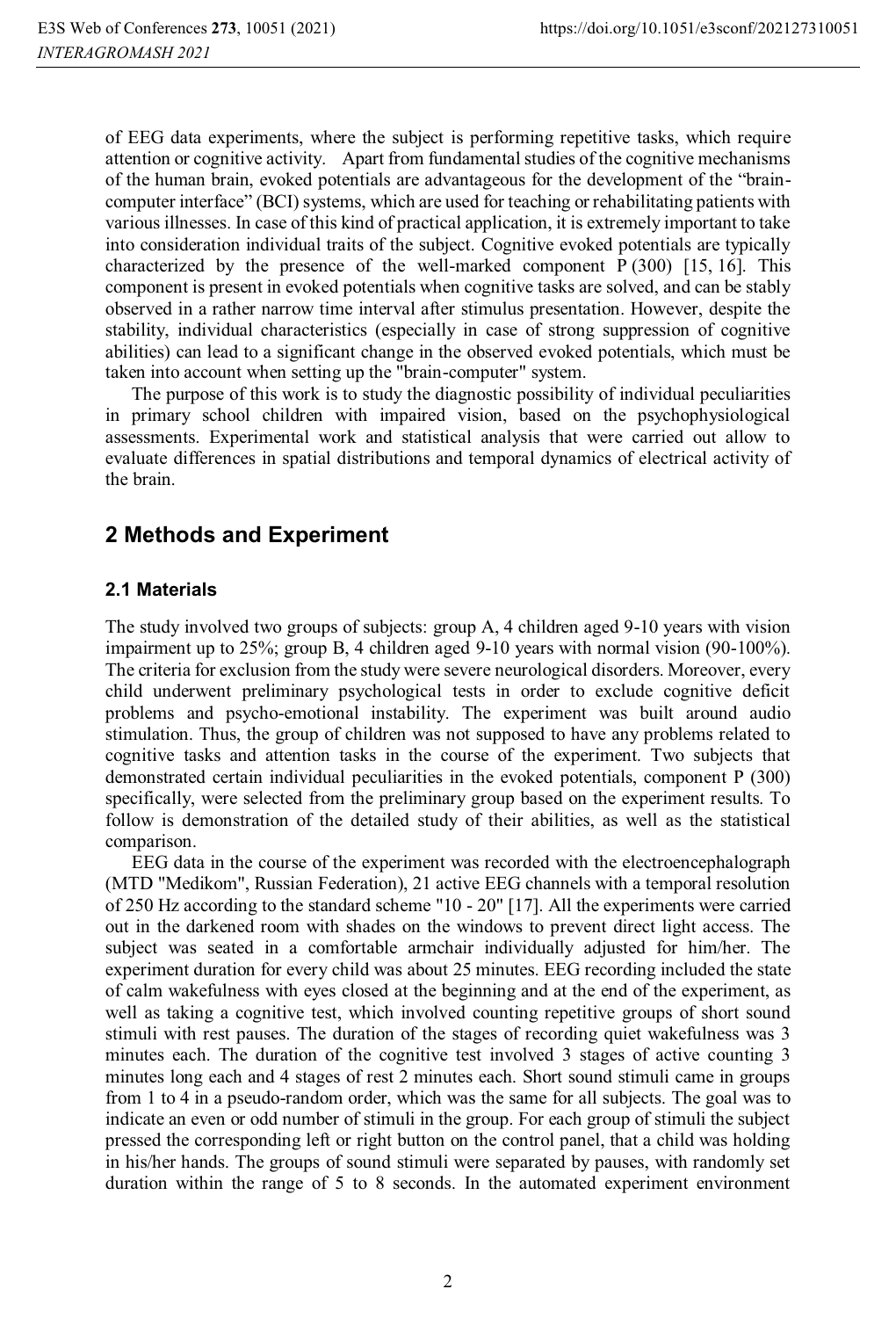protocols with the moments of presentation of each stimulus were compiled automatically and subsequently used to build the evoked potentials.

Experimental studies were carried out in accordance with the ethical standards [18] and approved by the local committee of research ethics under the auspices of Saratov State University.

#### **2.2 Methods**

Evoked potentials have long had a good track record in the EEG data analysis tasks when assessing a subject's response to external visual or auditory stimuli [11]. This method of analysis is suitable for cases when multiple identical or similar stimuli are presented [4,10]. Upon the completion of the experiment, averaging over the time series can be performed after stimulus presentation. In this case, it is important to determine the end of the stimulus accurately. If for a given channel the stimulus evokes a similar response in all stimulus presentations, then after averaging the signal amplitude increases, while the random component of the signal tends to zero. Thus, the evoked potentials are convenient for singling out the EEG features under certain types of stimulation, for example, as in the experiment that was conducted.

It is important to point out that different stimuli elicit different evoked potentials. The differences in the evoked potentials involve different location of the potential components (its extrema) over the period of time. Thus, cognitive evoked potentials are released by the P (300) component - that is, clearly distinguished by the maximum N2 and minimum P3, which are typically located near the time mark of 300 ms. This position of the P (300) component is common for all people (within the framework of statistics). However, some individual peculiarities are also possible (especially against the background of impaired cognitive activity); they lead to a shift in the time intervals at which these components are observed.

Within the experimental paradigm, we calculated the evoked potential of the subject from the point of completion of the last sound stimulus in the group. Figure 1 shows the evoked potentials calculated for a pair of subjects from groups A and B according to the EEG data from the Fz channel. Cognitive evoked potentials are often best identified along the central axis of the brain, rather than its hemispheres [15]. We can see that for the given subjects, the N1 and P2 components lie within close time intervals. In this case, the rest of the evoked potentials' components are shifted along the time scale, including the P (300) component. Thus, we can clearly see strong changes in cognitive evoked potentials for these subjects.



**Fig. 1.** Examples of built potentials for two subjects in the Fz channel with data for individual components presented as points. Above – the results for group A subject, below – the results for group B subject.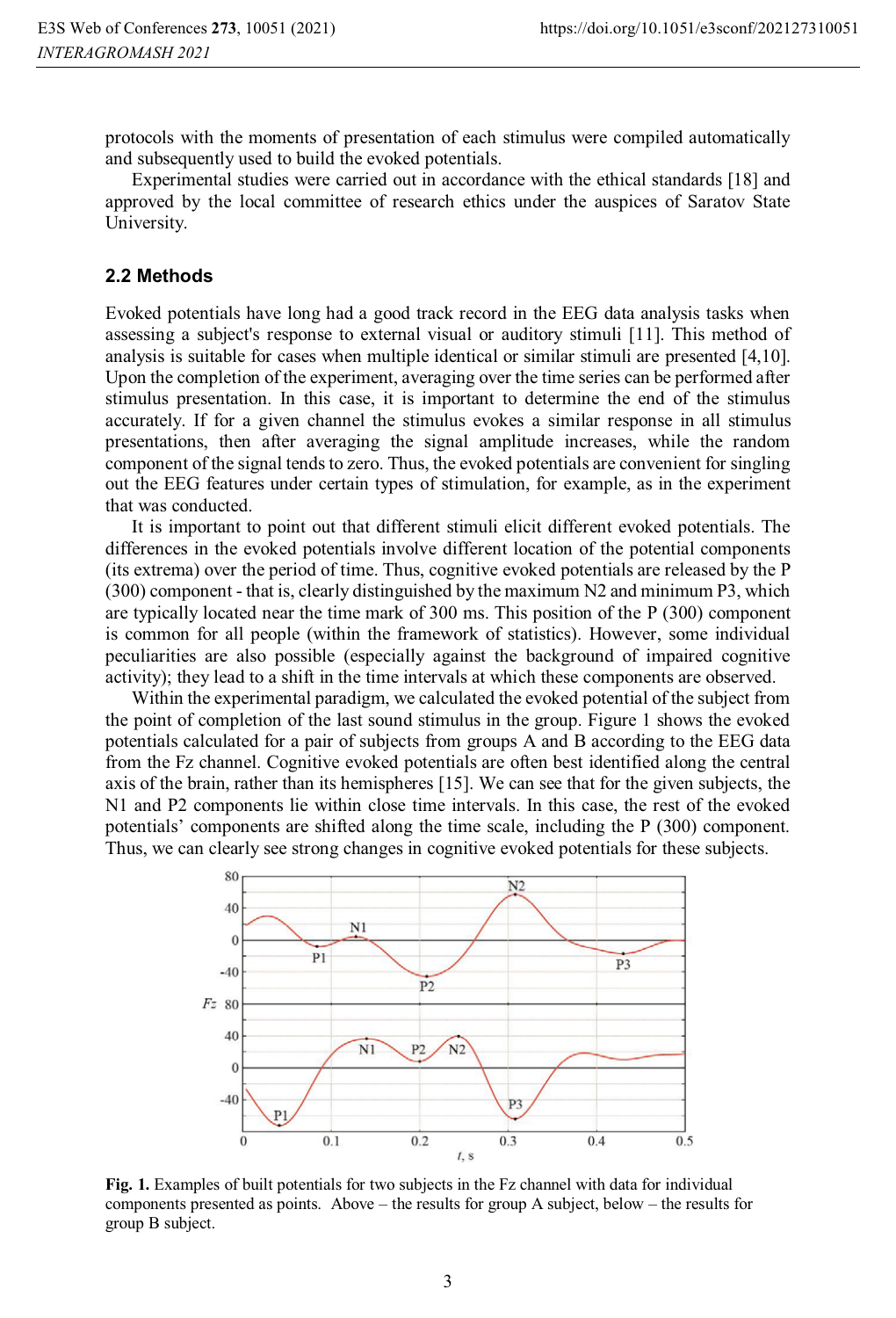# **3 Results**

In this study we compared individual features of cognitive evoked potentials, which subjects with normal and significantly impaired vision experience. We carried out analysis of the spatio-temporal dynamics of evoked potentials across various registration channels and statistical analysis of the similarity of time series according to the Wilcoxon test.

## **3.1 Analysis of temporal dynamics across the channels**

It is convenient to draw up a chart of the subjects' head map with evoked potential's amplitude marks for the channel with the fixed step size in time using the specialized FieldTrip package (MathLab software environment). We used a step size of 50 msec to create the head map for the time interval [50 , 450] msec. We chose the time interval and step size based on the convenience of observing components of the cognitive evoked potential. Fig.2 and Fig.3 show the results for the subjects from groups A and B, respectively. Calculation results correspond to the upper evoked potential shown in Fig.2.



**Fig. 2.** Time slices of the evoked potentials plotted on the spatial chart of the subject's head from group A.

Fig. 2 shows the map of the subject's head from group A, whose evoked potential is shown in the channel Fz at the top of Fig. 1. First of all, it should be noted that for this subject the main changes in the values of the evoked potential are observed in the right side of the brain. Maximum deviations from zero are registered in this area except for the timepoints t=350 msec and t=450 msec. Furthermore, the value of the evoked potential is close to zero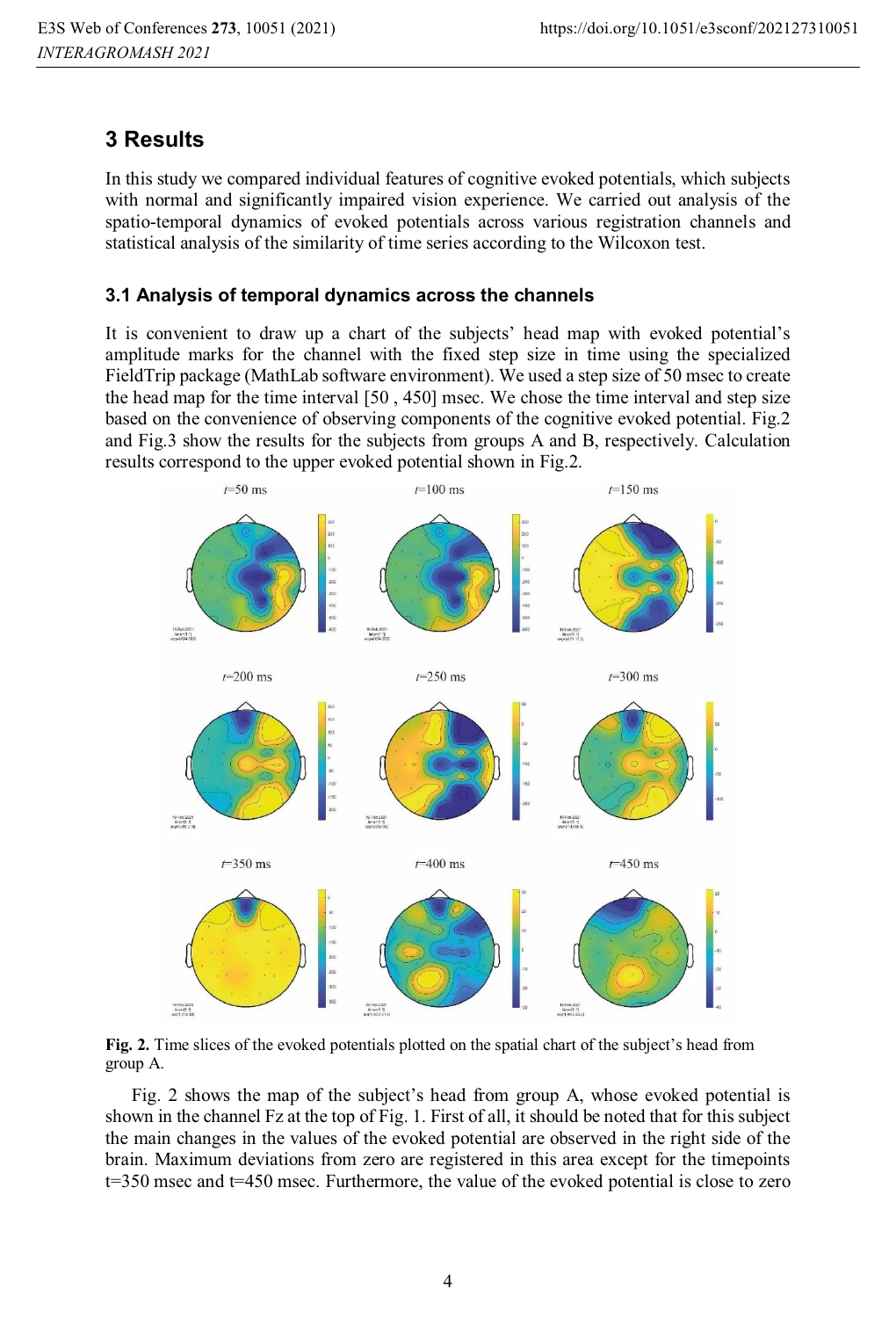in the left side of the brain, except for the timepoint  $t=400$  msec. We observed the maximum values in the left side and the minimum values in the right side at that moment.

We can track the precise timepoints at which we observe the maximum or the minimum value in the dynamics of the components of the cognitive evoked potential in the right side of the brain. We observed the first significant minimum at the timepoint  $t=150$  msec (it corresponds to component Р1), further at the timepoint t=250 msec (component Р2), and insignificant minimum at the timepoint t=400 msec (component P3). The maximum values, that correspond to components  $N1$  and  $N2$ , are marked at the timepoints t=200 msec and t=300 msec, respectively. The timepoints correspond to overall component latency for cognitive evoked potentials [15, 16]. Therefore, having completed the analysis of the temporal dynamics of a given subject, we came to the conclusion that components of the evoked potentials for him/her corresponded well to the mean values but only for the right side of the brain. Evoked potentials were very faintly expressed in the left side of the brain.



**Fig. 3.** Time slices of the evoked potentials plotted on the spatial chart of the subject from group B, which correspond to the lower evoked potential shown in Fig. 1.

Moving on to group B we should point out that it is logical to observe the brain of the subject from group B divided into the frontal lobe and the rest of the lobes. We observe minimum values in the frontal lobe at the timepoints t=50 msec, t=200-250 msec and t=400-450 msec. Another timepoints are characterized by the maximum value of the evoked potential. The value of the evoked potentials for other parts of the brain acts in the opposite way. Therefore, we can state that evoked potentials in the frontal lobe of the subject go ahead or lag behind at 50-100 msec compared to the other sides. Consequently, it leads to the fact that it is difficult to determine overall latency for a given subject and correlate it with the average indicators for the adult subjects, respectively. It is curious that we can observe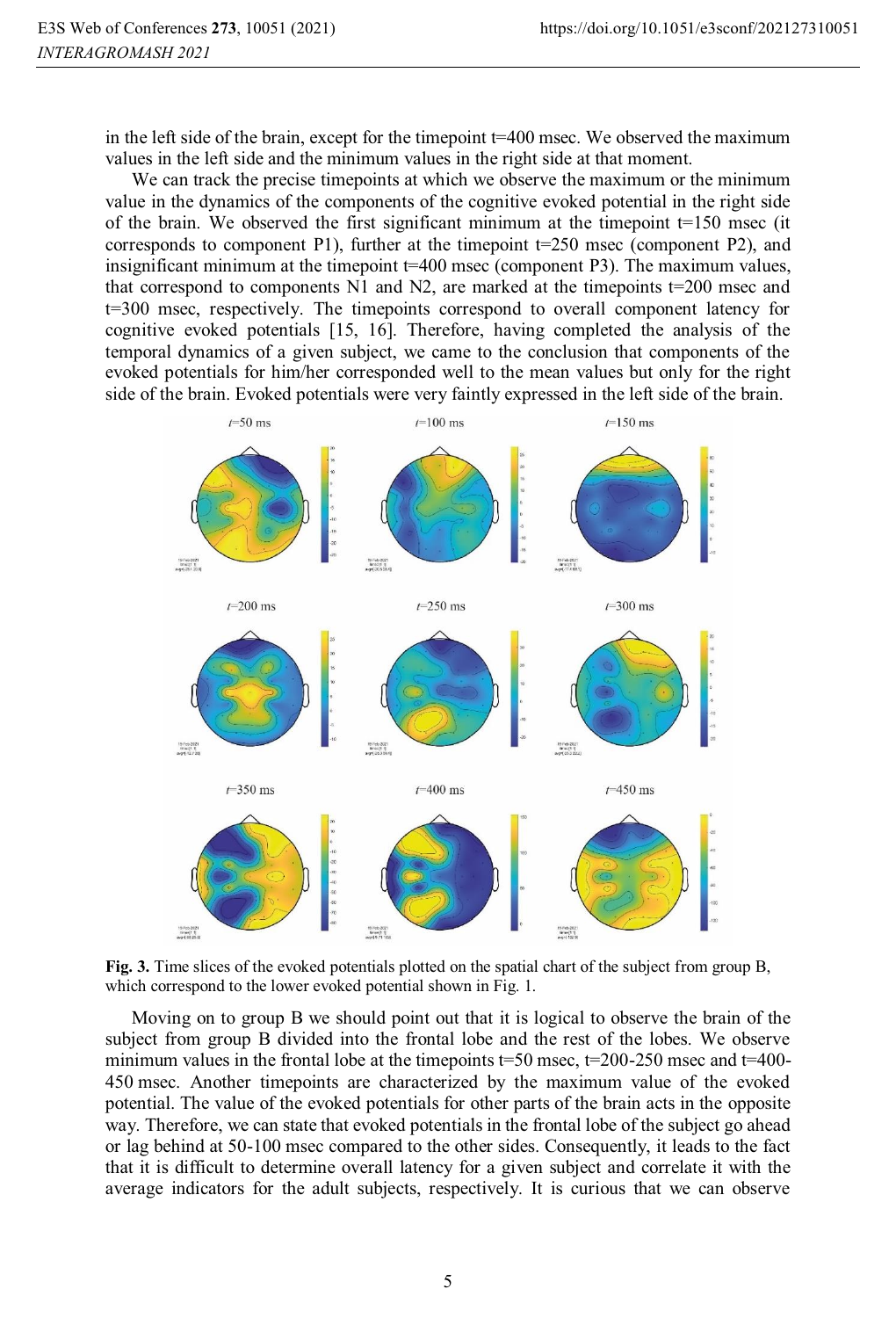separation of the values of the evoked potentials in the left and right parts of the brain for a given subject at the timepoints  $t = 350$  msec and  $t = 400$  msec.

### **3.2 Statistical analysis**

Having described some individual peculiarities of the subjects, based on the analysis of the temporal dynamics of the evoked potentials, we would like to turn to statistical analysis. For this purpose, we carried out statistical assessment of the evoked potentials in the two groups of subjects across different channels using the Wilcoxon test to achieve the goal. Table 1 shows the analysis results.

**Table 1.** Validity of differences statement featuring the evoked potentials in subjects from groups A and B tested across the channels according to the Wilcoxon test  $(p<0.05)$ .

| Chanel | 'O2'    | 'O1'    | 'P4'    | 'P3'    | $'$ C $4'$ | $'$ C <sup>3</sup> | 'F4'         |
|--------|---------|---------|---------|---------|------------|--------------------|--------------|
| Value  | 0.05447 | 0.03556 | 0.00637 | 0.01390 | 0.06671    | 0.00637            | 0.11752      |
| Chanel | 'F3'    | Fp2'    | Fp1'    | 'T6'    | 'T5'       | 'T4'               | <b>'T'3'</b> |
| Value  | 0.02256 | 0.30367 | 0.68732 | 0.62276 | 0.01390    | 0.00126            | 0.00149      |
| Chanel | 'F8'    | 'F7'    | 'Oz'    | 'Pz'    | 'Cz'       | 'Fz'               | 'Fpz'        |
| Value  | 0.30367 | 0.00149 | 0.26355 | 0.09798 | 0.00029    | 0.11752            | 0.75424      |
|        |         |         |         |         |            |                    |              |

The channels that meet the Wilcoxon test criteria are in bold and coloured grey in the table. It should be pointed out that most of the channels belong to the left side of the brain (O1, P3, C3, F3, T5, F7). Only two channels, P4 and T4, are located in the right side and channel Cz is located in the central part of the longitudinal fissure projection.

## **4 Discussion and conclusion**

In this work we have used psychophysiological assessments of the human brain electrical activity according to the classical neurological method for calculating the evoked potential. Today, the evoked potential analysis is used to assess cognitive functions and the nervous system of adult patients with neurological disorders. Analysis of the evoked potentials, which can be observed in children of different ages, is described in scientific works, however, it has not yet become part of the clinical assessment standards. We carried out analyses described in the present study to solve this problem.

We used auditory stimuli under EEG monitoring control to perform "loading" of the cognitive function of a child's attention. Assessment of cognitive evoked potentials for a countable auditory stimulus shows that the characteristics of brain activity change in children with significant vision impairment. Interestingly enough, we observed significant latency in the evoked potential distributions when significant differences between children with normal vision and significantly reduced vision are concentrated in the left side of the brain. We already know a lot about interhemispheric asymmetry in the brain activity, which is recorded during EEG monitoring, and other approaches to neuroimaging. For example, Luschekina and et al., Dickinson and et al. establish similar patterns for children with autism spectrum disorder in spectral EEG characteristics [19, 20]. Furthermore, it has been demonstrated how the analysis of interhemispheric asymmetry of brain bound states at rest is correlated with the development of cognitive function of spatial perception [21].

Thus, in this work we demonstrated interhemispheric change in a simple clinically tested characteristic of the evoked potentials for children with visual impairment for the first time. Analysis of such features, primarily in comparison with average values for conditionally healthy subjects, becomes an important goal when using BCI-systems when solving practical